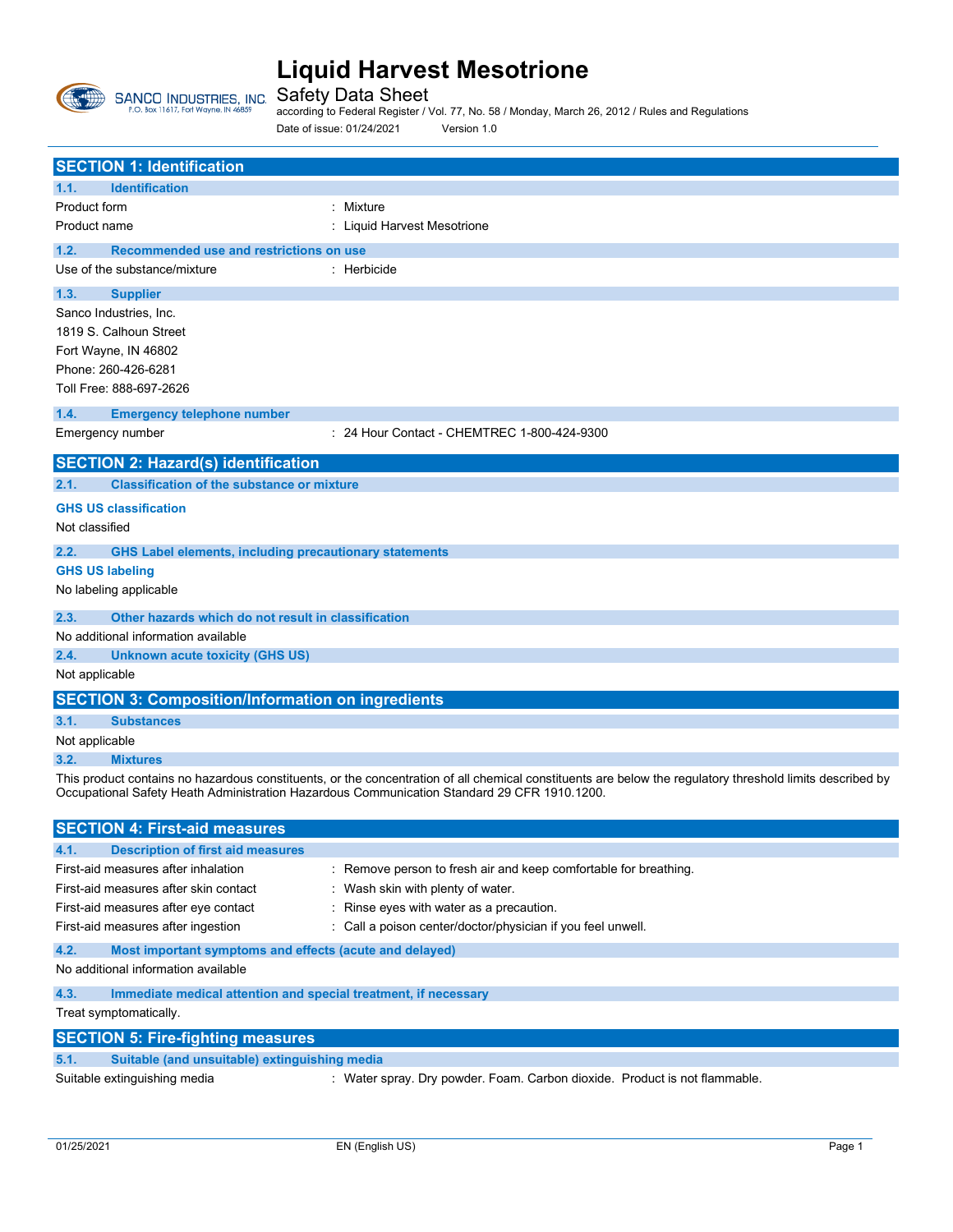Safety Data Sheet

according to Federal Register / Vol. 77, No. 58 / Monday, March 26, 2012 / Rules and Regulations

| 5.2.<br>Specific hazards arising from the chemical<br>Hazardous decomposition products in case of<br>fire | : Toxic fumes may be released.                                                                                                                                 |
|-----------------------------------------------------------------------------------------------------------|----------------------------------------------------------------------------------------------------------------------------------------------------------------|
| 5.3.<br>Special protective equipment and precautions for fire-fighters                                    |                                                                                                                                                                |
| Protection during firefighting                                                                            | : Do not attempt to take action without suitable protective equipment. Self-contained breathing<br>apparatus. Complete protective clothing.                    |
| <b>SECTION 6: Accidental release measures</b>                                                             |                                                                                                                                                                |
| Personal precautions, protective equipment and emergency procedures<br>6.1.                               |                                                                                                                                                                |
| 6.1.1.<br>For non-emergency personnel                                                                     |                                                                                                                                                                |
| Emergency procedures                                                                                      | : Ventilate spillage area.                                                                                                                                     |
| 6.1.2.<br>For emergency responders<br>Protective equipment                                                | : Do not attempt to take action without suitable protective equipment. For further information<br>refer to section 8: "Exposure controls/personal protection". |
| 6.2.<br><b>Environmental precautions</b>                                                                  |                                                                                                                                                                |
| Avoid release to the environment.                                                                         |                                                                                                                                                                |
| Methods and material for containment and cleaning up<br>6.3.                                              |                                                                                                                                                                |
| For containment                                                                                           | : Collect spillage.                                                                                                                                            |
| Methods for cleaning up                                                                                   | : Take up liquid spill into absorbent material.                                                                                                                |
| Other information                                                                                         | : Dispose of materials or solid residues in accordance with local, state, or federal regulations                                                               |
| <b>Reference to other sections</b><br>6.4.                                                                |                                                                                                                                                                |
| For further information refer to section 13.                                                              |                                                                                                                                                                |
| <b>SECTION 7: Handling and storage</b>                                                                    |                                                                                                                                                                |
| <b>Precautions for safe handling</b><br>7.1.                                                              |                                                                                                                                                                |
| Precautions for safe handling                                                                             | : Ensure good ventilation of the work station. Wear personal protective equipment.                                                                             |
| Hygiene measures                                                                                          | Do not eat, drink or smoke when using this product. Always wash hands after handling the<br>product.                                                           |
| Conditions for safe storage, including any incompatibilities<br>7.2.                                      |                                                                                                                                                                |
| Storage conditions                                                                                        | : Store in a well-ventilated place. Keep cool.                                                                                                                 |
| <b>SECTION 8: Exposure controls/personal protection</b>                                                   |                                                                                                                                                                |
| 8.1.<br><b>Control parameters</b>                                                                         |                                                                                                                                                                |
| <b>Liquid Harvest Mesotrione</b>                                                                          |                                                                                                                                                                |
| No additional information available                                                                       |                                                                                                                                                                |
| 8.2.<br><b>Appropriate engineering controls</b>                                                           |                                                                                                                                                                |
| Appropriate engineering controls                                                                          | : Ensure good ventilation of the work station.                                                                                                                 |
| Environmental exposure controls                                                                           | : Avoid release to the environment.                                                                                                                            |
| 8.3.<br>Individual protection measures/Personal protective equipment                                      |                                                                                                                                                                |
| Hand protection:                                                                                          |                                                                                                                                                                |
| Protective gloves                                                                                         |                                                                                                                                                                |
| Eye protection:                                                                                           |                                                                                                                                                                |
| Safety glasses                                                                                            |                                                                                                                                                                |
| Skin and body protection:                                                                                 |                                                                                                                                                                |
| Wear suitable protective clothing                                                                         |                                                                                                                                                                |
| <b>Respiratory protection:</b>                                                                            |                                                                                                                                                                |
| Not typically required.                                                                                   |                                                                                                                                                                |
|                                                                                                           |                                                                                                                                                                |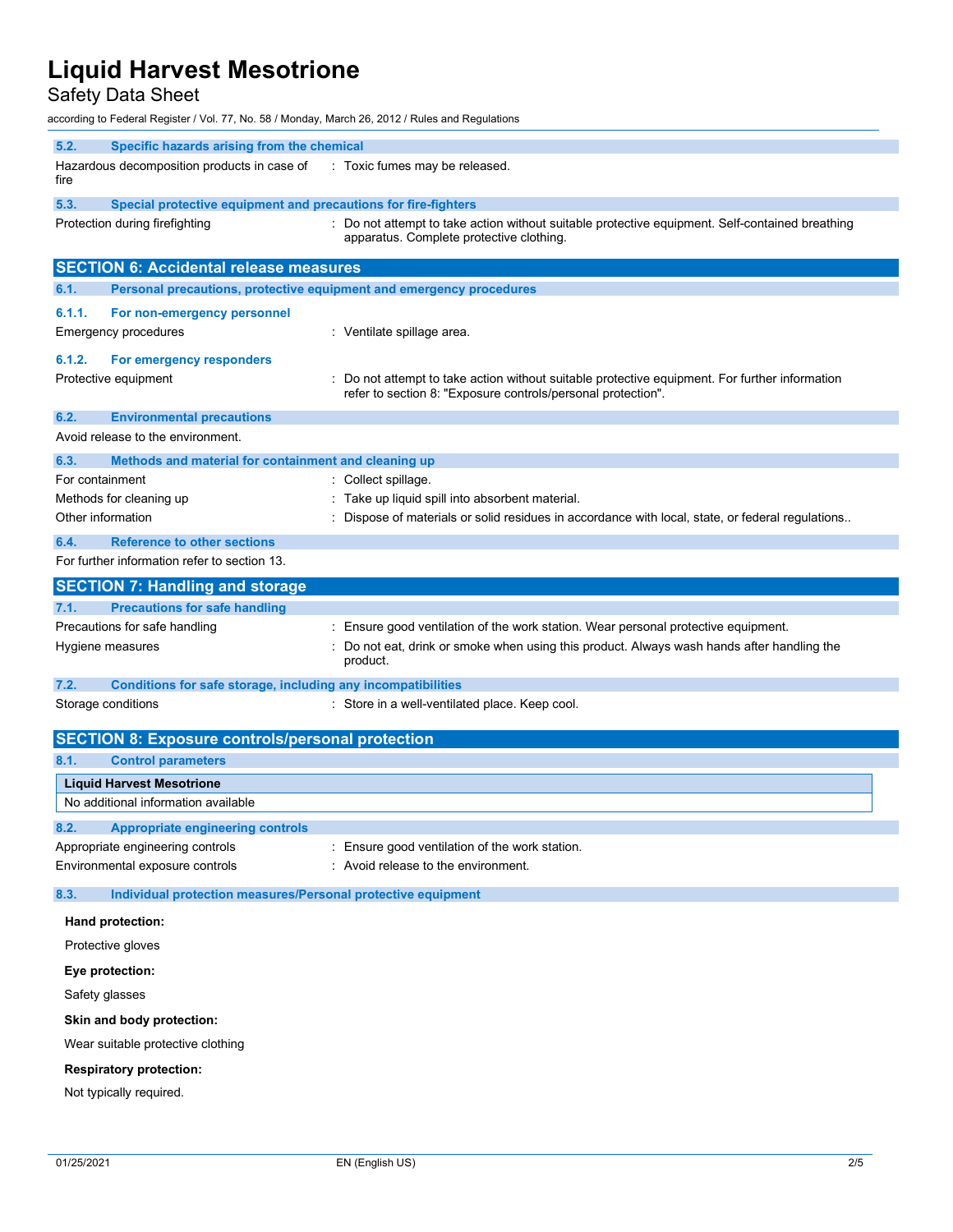Safety Data Sheet

according to Federal Register / Vol. 77, No. 58 / Monday, March 26, 2012 / Rules and Regulations

| <b>SECTION 9: Physical and chemical properties</b>            |                           |
|---------------------------------------------------------------|---------------------------|
| Information on basic physical and chemical properties<br>9.1. |                           |
| Physical state                                                | : Liquid                  |
| Appearance                                                    | Translucent or opaque.    |
| Color                                                         | Beige                     |
| Odor                                                          | No data available         |
| Odor threshold                                                | No data available         |
| pH                                                            | 3.26                      |
| Melting point                                                 | Not applicable            |
| Freezing point                                                | No data available         |
| Boiling point                                                 | No data available         |
| Flash point                                                   | >100 °C                   |
| Relative evaporation rate (butyl acetate=1)                   | No data available         |
| Flammability (solid, gas)                                     | Not applicable.           |
| Vapor pressure                                                | ~17 mmHg @20 $^{\circ}$ C |
| Relative vapor density at 20 °C                               | No data available         |
| Relative density                                              | 1.16                      |
| Solubility                                                    | No data available         |
| Partition coefficient n-octanol/water (Log Pow)               | No data available         |
| Auto-ignition temperature                                     | No data available         |
| Decomposition temperature                                     | No data available         |
| Viscosity, kinematic                                          | No data available         |
| Viscosity, dynamic                                            | No data available         |
| <b>Explosion limits</b>                                       | No data available         |
| <b>Explosive properties</b>                                   | Not explosive.            |
| Oxidizing properties                                          | No data available         |
| <b>Other information</b><br>9.2.                              |                           |
| No additional information available                           |                           |
| <b>SECTION 10: Stability and reactivity</b>                   |                           |
| 10.1.<br><b>Reactivity</b>                                    |                           |

The product is non-reactive under normal conditions of use, storage and transport.

| 10.2. | <b>Chemical stability</b>                                               |
|-------|-------------------------------------------------------------------------|
|       | Stable under normal conditions.                                         |
| 10.3. | <b>Possibility of hazardous reactions</b>                               |
|       | No dangerous reactions known under normal conditions of use.            |
| 10.4. | <b>Conditions to avoid</b>                                              |
|       | None under recommended storage and handling conditions (see section 7). |

#### **10.5. Incompatible materials** No additional information available

**10.6. Hazardous decomposition products**

Under normal conditions of storage and use, hazardous decomposition products should not be produced. Thermal decomposition may release irritating and toxic gases and vapors.

| <b>SECTION 11: Toxicological information</b>  |                  |     |
|-----------------------------------------------|------------------|-----|
| Information on toxicological effects<br>11.1. |                  |     |
| Acute toxicity (oral)                         | : Not classified |     |
| Acute toxicity (dermal)                       | : Not classified |     |
| Acute toxicity (inhalation)                   | : Not classified |     |
| Skin corrosion/irritation                     | : Not classified |     |
| Serious eye damage/irritation                 | : Not classified |     |
| 01/25/2021                                    | EN (English US)  | 3/5 |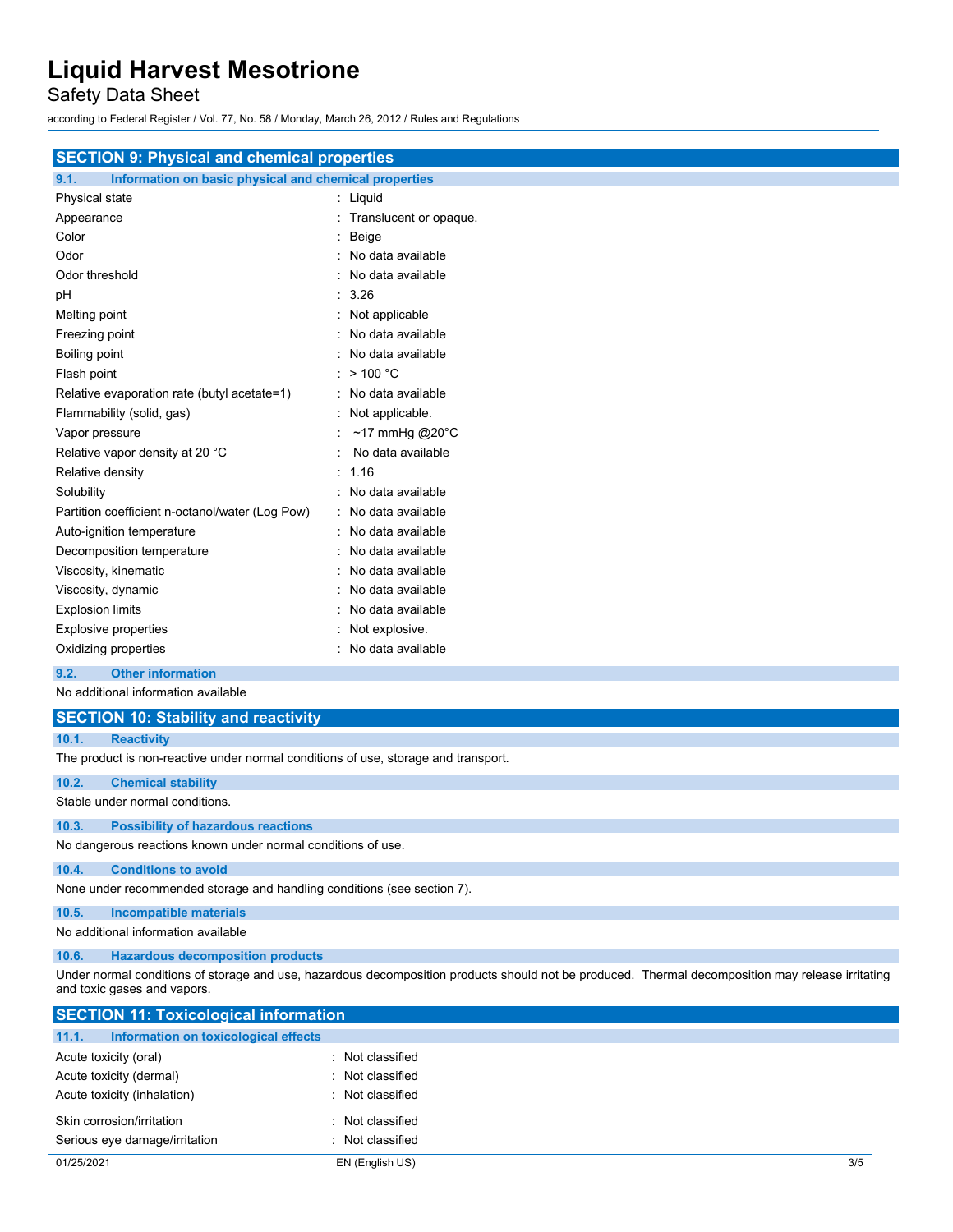#### Safety Data Sheet

according to Federal Register / Vol. 77, No. 58 / Monday, March 26, 2012 / Rules and Regulations

| Respiratory or skin sensitization                     | : Not classified    |
|-------------------------------------------------------|---------------------|
| Germ cell mutagenicity                                | : Not classified    |
| Carcinogenicity                                       | : Not classified    |
| Reproductive toxicity                                 | : Not classified    |
| Specific target organ toxicity – single exposure      | Not classified      |
| Specific target organ toxicity - repeated<br>exposure | : Not classified    |
| Aspiration hazard                                     | : Not classified    |
| Viscosity, kinematic                                  | : No data available |
|                                                       |                     |

| <b>SECTION 12: Ecological information</b>                  |                                                                                           |
|------------------------------------------------------------|-------------------------------------------------------------------------------------------|
| 12.1.<br><b>Toxicity</b>                                   |                                                                                           |
| Ecology - general                                          | : Very toxic to aquatic life with long lasting effects.                                   |
| 12.2.<br><b>Persistence and degradability</b>              |                                                                                           |
| No additional information available                        |                                                                                           |
| 12.3.<br><b>Bioaccumulative potential</b>                  |                                                                                           |
| No additional information available                        |                                                                                           |
| <b>Mobility in soil</b><br>12.4.                           |                                                                                           |
| No additional information available                        |                                                                                           |
| 12.5.<br><b>Other adverse effects</b>                      |                                                                                           |
| No additional information available                        |                                                                                           |
| <b>SECTION 13: Disposal considerations</b>                 |                                                                                           |
| 13.1.<br><b>Disposal methods</b>                           |                                                                                           |
| Waste treatment methods                                    | : Dispose of contents/container in accordance with local, state, and federal regulations. |
| <b>SECTION 14: Transport information</b>                   |                                                                                           |
| <b>Department of Transportation (DOT)</b><br>Not regulated |                                                                                           |
| <b>Transportation of Dangerous Goods</b><br>Not applicable |                                                                                           |
| <b>Transport by sea</b>                                    |                                                                                           |
| Transport document description (IMDG)                      | : UN 3082 Environmentally hazardous substance, liquid, n.o.s. (Mesotrione), 9, III        |
| UN-No. (IMDG)                                              | : 3082                                                                                    |
| Proper Shipping Name (IMDG)                                | Environmentally hazardous substance, liquid, n.o.s.                                       |
| Class (IMDG)                                               | 9 - Miscellaneous dangerous compounds                                                     |
| Packing group (IMDG)                                       | : III - substances presenting low danger                                                  |
| <b>Air transport</b>                                       |                                                                                           |
| Transport document description (IATA)                      | : UN 3082 Environmentally hazardous substance, liquid, n.o.s. (Mesotrione), 9, III        |
| UN-No.(IATA)                                               | 3082                                                                                      |
| Proper Shipping Name (IATA)                                | Environmentally hazardous substance, liquid, n.o.s.                                       |
| Class (IATA)                                               | 9 - Miscellaneous Dangerous Goods                                                         |
| Packing group (IATA)                                       | : III - Minor Danger                                                                      |
| <b>SECTION 15: Regulatory information</b>                  |                                                                                           |

| 15.1. US Federal regulations                                                                                                                                                                                                                                                                                                                                                                                              |                                     |
|---------------------------------------------------------------------------------------------------------------------------------------------------------------------------------------------------------------------------------------------------------------------------------------------------------------------------------------------------------------------------------------------------------------------------|-------------------------------------|
| <b>FIFRA Labelling</b>                                                                                                                                                                                                                                                                                                                                                                                                    |                                     |
| <b>EPA Registration Number</b>                                                                                                                                                                                                                                                                                                                                                                                            | No additional information available |
| This chemical is a pesticide product registered by the Environmental Protection Agency and is subject to certain labeling requirements under<br>federal pesticide law. These requirements differ from the classification criteria and hazard information required for safety data sheets, and for<br>workplace labels of non-pesticide chemicals. Following is the hazard information as required on the pesticide label. |                                     |